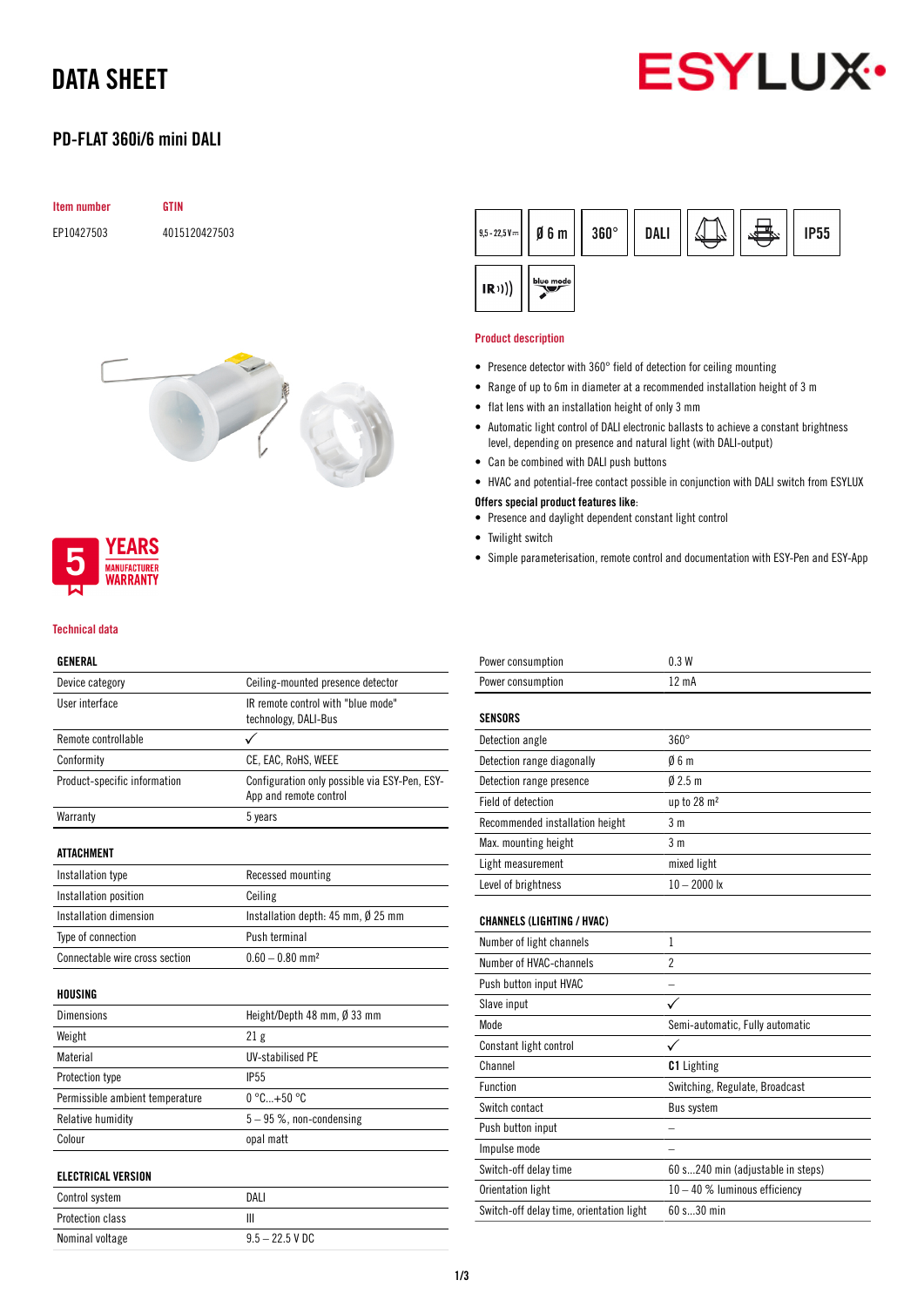# DATA SHEET

## PD-FLAT 360i/6 mini DALI



| <b>Item number</b> | <b>GTIN</b>   |                                                   |
|--------------------|---------------|---------------------------------------------------|
| EP10427503         | 4015120427503 |                                                   |
| Channel            |               | C3 with accessory (ACTUATOR FULL AUTO C3<br>DALI) |
| Function           |               | Switching                                         |
| Switching capacity |               | 10 A / 12 V DC                                    |

Switch-off delay time 60 s...120 min (adjustable in steps)

Switch contact make contact / floating

Push button input  $\checkmark$ 

| Channel               | C4 with accessory (ACTUATOR SEMI AUTO C4<br>DALI) |
|-----------------------|---------------------------------------------------|
| Function              | Switching                                         |
| Switching capacity    | 10 A / 12 V DC                                    |
| Switch contact        | make contact / floating                           |
| Push button input     |                                                   |
| Switch-off delay time | 60 s120 min (adjustable in steps)                 |

### Factory settings

| GENERAL                                   |         | <b>CHANNELS (LIGHTING / HVAC)</b>        |                    |  |
|-------------------------------------------|---------|------------------------------------------|--------------------|--|
| Sensitivity                               | $100\%$ | Channel                                  | <b>C1</b> Lighting |  |
| Orientation light ON                      |         | Operating mode                           | fully automatic    |  |
| Orientation light, depending on           |         | Level of brightness/switching threshold  | 500 lx             |  |
| brightness                                |         | Switch-off delay time                    | $5 \text{ min}$    |  |
| Switching threshold for orientation light | 500 lx  | Luminous efficiency of orientation light | $10\%$             |  |
| Luminous efficiency switch-on value       | $10\%$  | Duration of switch-off warning           | 300 s              |  |

#### Accessories

| <b>Product designation</b>    | Item number | <b>Product description</b>                                                                                                                    | <b>GTIN</b>   |
|-------------------------------|-------------|-----------------------------------------------------------------------------------------------------------------------------------------------|---------------|
| <b>Electrical accessories</b> |             |                                                                                                                                               |               |
| ACTUATOR FULL AUTO C3 DALI    | EP10427473  | Modul for the conversion of bus commands from the DALI presence detector and other light controls<br>into switching signals (fully automatic) | 4015120427473 |
| ACTUATOR SEMI AUTO C4 DALI    | EP10427480  | Modul for the conversion of bus commands from the DALI presence detector and other light controls<br>into switching signals (semi-automatic)  | 4015120427480 |
| POWER SUPPLY 200mA DALI       | EC10430008  | 200 mA power pack for supplying power to DALI operating units or DALI control modules that do not<br>have their own power supply              | 4015120430008 |
| <b>Remote control</b>         |             |                                                                                                                                               |               |
| ESY-Pen                       | EP10425356  | ESY-Pen and ESY-App, two tools for every task: (1) Parameterisation, (2) remote control, (3) light<br>measurement, (4) project management     | 4015120425356 |
| Mobil-PDi/MDi-universal       | EP10433993  | Remote control for quick and precise setting of various parameters                                                                            | 4015120433993 |
| REMOTE CONTROL PDi DALI       | EP10425899  | IR remote control for DALI presence detectors and motion detectors                                                                            | 4015120425899 |
| REMOTE CONTROL PDI/USER       | EM10425547  | IR remote control for end users of presence detectors                                                                                         | 4015120425547 |